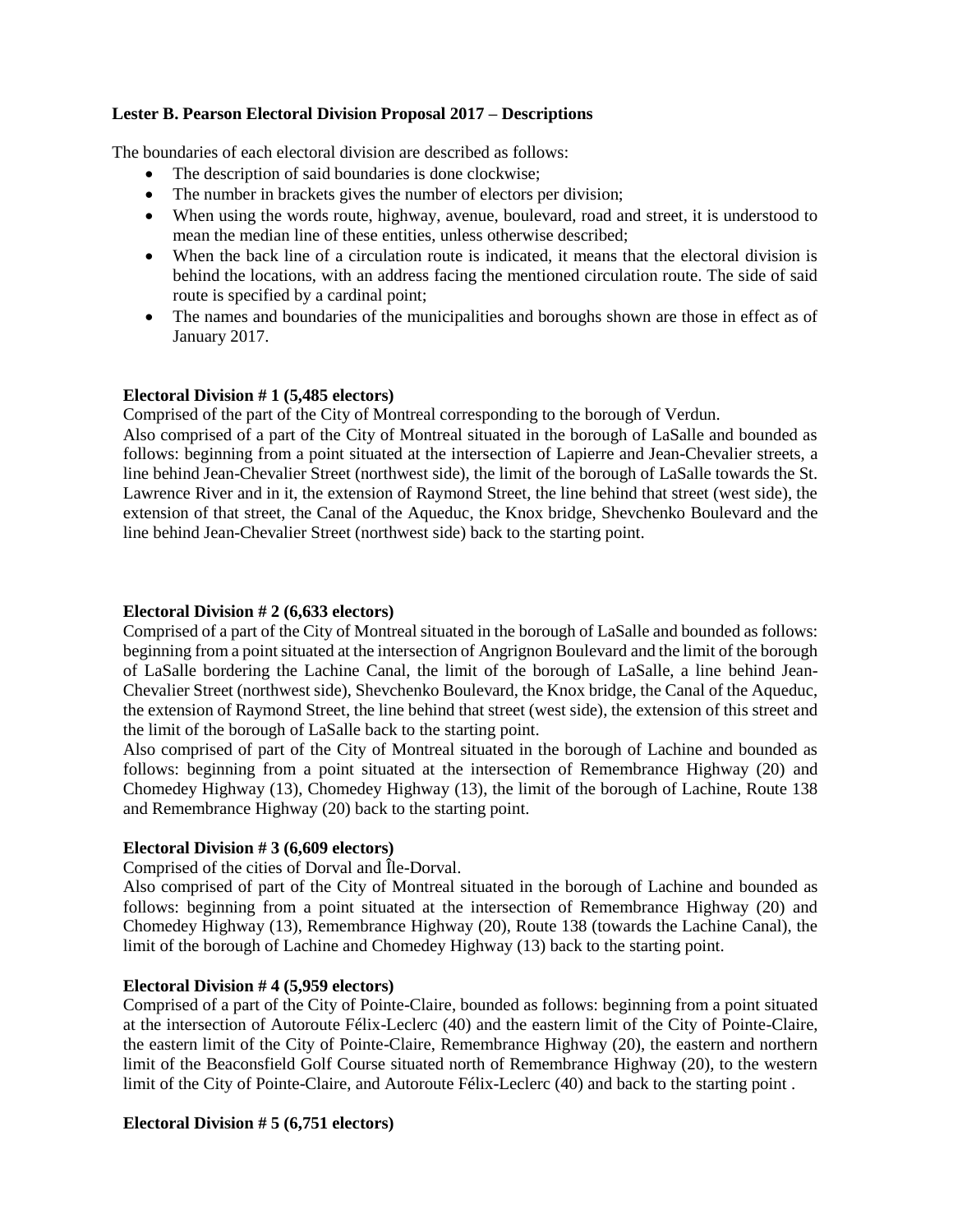Comprised of a part of the City of Montreal situated in the borough of Pierrefonds-Roxboro and bounded as follows: beginning from a point situated at the intersection of Pierrefonds Boulevard and Saint-Jean Boulevard, Saint-Jean Boulevard and its extension, the limit of the Pierrefonds-Roxboro borough to the intersection on Millette Street and Des Sources Boulevard, Des Sources Boulevard and Pierrefonds Boulevard and back to the starting point.

Also comprised of a part of the City of Dollard-des-Ormeaux, bounded as follows: starting from a point situated at the intersection of the eastern municipal limit and the line at the back of Hyman Street (south-east side), this back line, Des Sources Boulevard, the extension of the northern municipal limit, which is parallel to  $16<sup>th</sup>$  Street in the City of Montreal, this north-eastern municipal limit and back to the starting point.

Comprised of a part of the City of Montreal situated in the borough of L'Île-Bizard–Saint-Geneviève and corresponding to l'Île Bizard.

## **Electoral Division # 6 (7,497 electors)**

Comprised of a part of the City of Dollard-des-Ormeaux, bounded as follows: beginning from a point at the intersection of the line at the back of Hyman Street (south-east side) and the eastern municipal limit, this municipal limit east and south, Saint-Jean Boulevard, the northern municipal limit, the extension of the northern municipal limit parallel to  $16<sup>th</sup>$  Street in the City of Montreal, Des Sources Boulevard and the back line of Hyman Street (south-east side) and back to the starting point

Also comprised of a part of the City of Montreal situated in the borough of Pierrefonds-Roxboro and bounded as follows: beginning from a point situated at the intersection of Saint-Jean Boulevard and Pierrefonds Boulevard, Pierrefonds Boulevard, Des Sources Boulevard, the southern limit of the borough and Saint-Jean Boulevard back to the starting point.

Also comprised of part of the City of Pointe-Claire which is north of Autoroute Félix-Leclerc (40) and east of Saint-Jean Boulevard.

## **Electoral Division # 7 (5,620 electors)**

Comprised a part of the City of Montreal situated in the borough of L'Île-Bizard–Saint-Geneviève and corresponding to a part of that borough situated on the island of Montreal.

Also comprised of a part of the City of Montreal situated in the borough of Pierrefonds-Roxboro and bounded as follows: beginning from a point at the intersection of Pierrefonds Boulevard and Saint-Charles Boulevard, Saint-Charles Boulevard, the northern limit of the borough of Pierrefonds-Roxboro, Saint-Jean Boulevard's extension, Saint-Jean Boulevard, the southern limit of the borough of Pierrefonds-Roxboro and Saint-Charles Boulevard back to the starting point.

Also comprised of the part of the City of Dollard-des-Ormeaux found to the west of Saint-Jean Boulevard.

The division also comprised of the part of the City of Kirkland found north of Autoroute Félix-Leclerc (40) and east of Saint-Charles Boulevard.

The division also comprised of the part of the City of Pointe-Claire found to the north of Autoroute Félix-Leclerc (40) and to the south of Saint-Jean Boulevard.

## **Electoral Division # 8 (6,787 electors)**

Comprised of the part of the City of Beaconsfield which lies to the north of Remembrance Highway  $(20).$ 

Also comprised of the part of the Town of Kirkland south of Autoroute Félix-Leclerc (40).

Also comprised of the part of the City of Pointe-Claire bounded as follows: beginning from a point at the intersection of Remembrance Highway (20) and the eastern municipal limit, the eastern, southern and western limit, the northern and eastern limit of the part of the Beaconsfield Golf Course lying north of the Remembrance Highway (20) and the Remembrance Highway (20) back to the starting point.